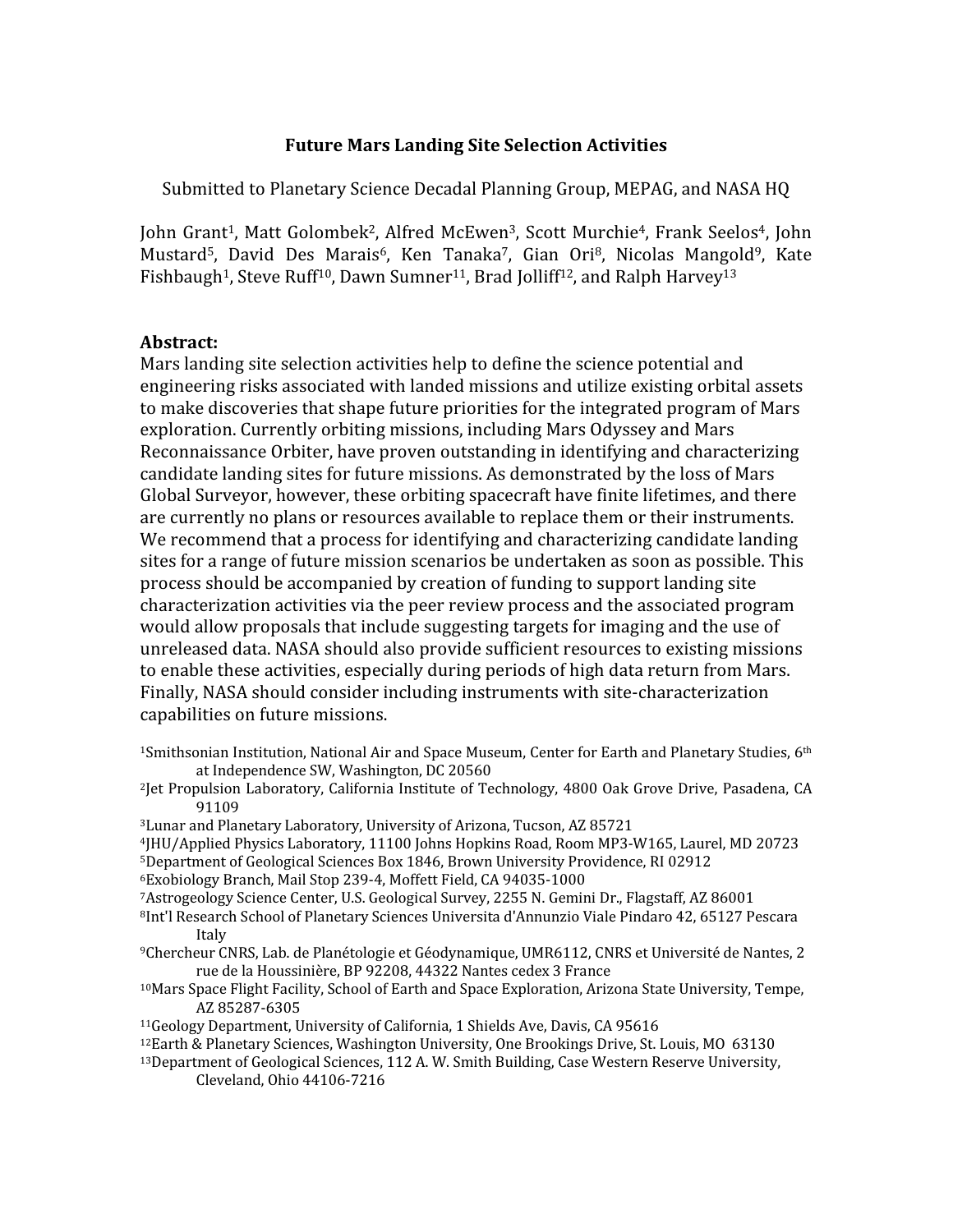This white paper has been widely circulated throughout the Mars Science Community and received widespread verbal and written support. The current submission incorporates the comments from all of the listed coauthors as well as written comments provided by the following contributors:

Ken Edgett Bethany Ehlmann Robin Fergason John Grotzinger Ken Herkenhoff Ernst Hauber Andres Huertas Ross Irwin Hugh Kieffer Randy Kirk Ralph Milliken Doug Ming Dick Morris Eldar Noe Dobrea Jeffery Plaut Ashwin Vasavada James Wray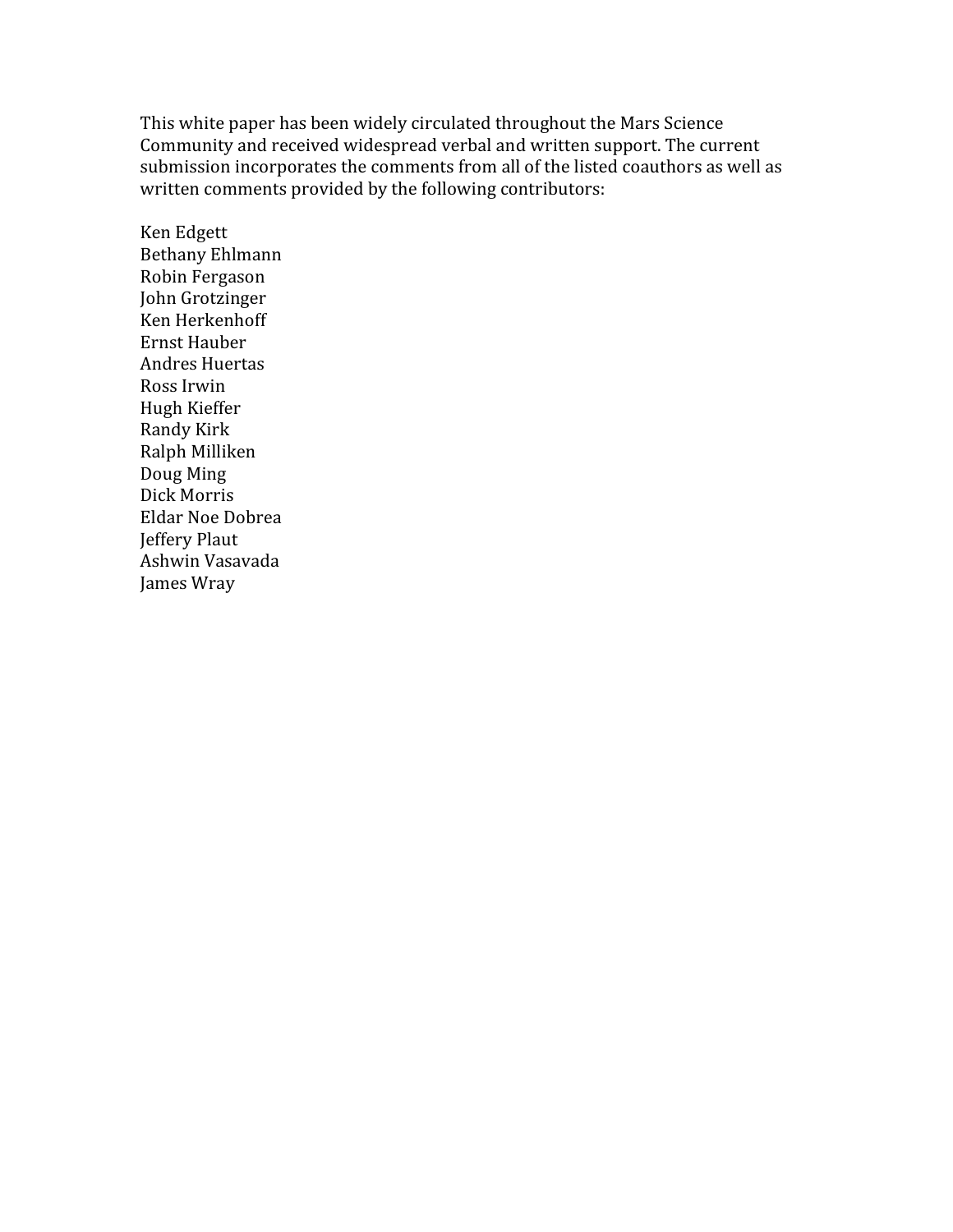### Introduction and Charter:

Landing site selection activities are critical to the success of landed missions to Mars and form an important part of a program for exploration of the planet. The process of collecting and interpreting data from orbital missions in support of future landed missions, which might include rovers, fixed landers, and networks, is an excellent example of the integration between components of the Mars Exploration Program. This integration enables ongoing discoveries to shape the goals of future missions and helps to ensure their success. Achieving the science objectives of each landed mission and landing safely on the surface requires careful consideration of a variety of orbital data sets.

Currently operating orbital assets at Mars include Mars Odyssey (ODY), Mars Reconnaissance Orbiter (MRO), and Mars Express (MEx). Together with Mars Global Surveyor (MGS), these assets and the discoveries gleaned from their data have helped to focus the search for the optimal landing sites for the Mars Exploration Rovers (MER), Phoenix, and the Mars Science Laboratory (MSL). Data from these spacecraft enable unprecedented evaluation of the science and engineering merits of candidate landing sites and each has been exemplary in support of site-selection activities. The demise of MGS, however, serves notice that these assets have a finite lifetime.

Recent discoveries from MEx, ODY, MRO, and MER identify many locations where rocks and sediments emplaced in aqueous and potentially habitable settings may be preserved. Some locations may preserve sequences suitable for resolving overarching questions about past habitability and life on Mars. These potentially habitable environments can be evaluated in advance of future landings, but there are potentially thousands of candidate sites that may preserve an appropriate rock record. Very few sites, however, have been characterized to a fidelity (e.g., sub meter scale for rocks) needed to fully document science questions and assess landing hazards. Mid-resolution data sets from MEx and ODY are nearly global and can assist in site characterization and defining targets for MRO, but their spatial resolution is not sufficient to define scientific return and certify landing safety. Hence, a process for identifying and characterizing candidate landing sites for future missions is needed to enable eventual peer review of mission objectives after existing orbiter operations have ended.

There is currently no planned replacement for any of the high-resolution remote sensing instruments being flown on any spacecraft orbiting Mars. Nevertheless, multiple landed missions are anticipated over the next ~15 years that might include ExoMars and a Mid-Range Rover (MRR) in 2018, a network mission, and Sample Return (SR). The configuration and goals of these future landed missions or others remains uncertain. With that issue in mind, there is a pressing need to begin the process of identifying, acquiring data, and evaluating candidate landing sites for future missions.

Upon direction from NASA Headquarters and encouragement from the Mars Exploration Program Analysis Group (MEPAG), a group was formed to discuss (via teleconferences) processes for identification of candidate future landing sites that utilizes existing orbital capabilities. Emphasis is placed on data sets needed for characterizing sites and how best to use instruments on ODY and MRO. The group was chaired by John Grant and Matt Golombek and included Michael Meyer, lead scientist for the Mars Program at NASA Headquarters and Rich Zurek, MRO Project Scientist and JPL chief scientist for the Mars Program. Presentations were also made to the MRO Project Science Group (PSG) and MEPAG.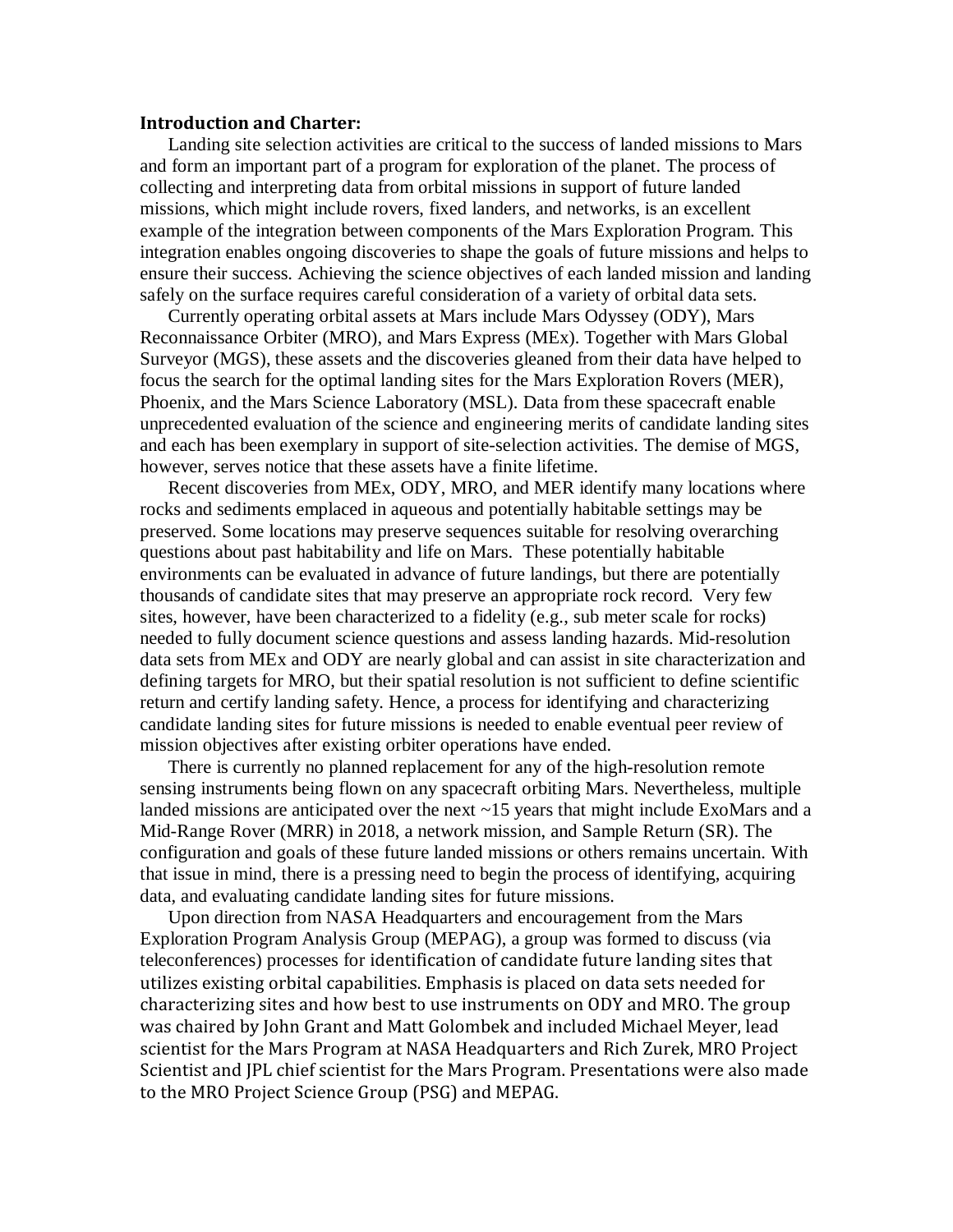### Background:

Landing site selection activities are evolving as improvements in the quality and diversity of orbital data sets enable formulation of specific science questions and accurate site characterization. As one example, the landing site for Phoenix was well-characterized in advance of landing by data that included the Neutron Spectrometer and THEMIS (Thermal Emission Imaging System) on ODY and HiRISE (High-Resolution Imaging Science Experiment) and CRISM (Compact Reconnaissance Image Spectrometer for Mars) on MRO. The site was remarkable in how closely it met expectations. Similarly, the MSL landing site selection process has converged on a handful of candidate sites, each representing an excellent target for addressing questions related to Mars habitability.

The landing site selection process for the Mars Pathfinder (MPF), MER, and MSL missions has included open workshops well attended by a broad cross section of the science community. The workshops continue to be a forum for the discussion of how the science objectives of a mission could be addressed at candidate landing sites and how well the engineering constraints could be satisfied. This discussion allows the sites to be prioritized and down-selected as new information is acquired and rapidly made available to the science community (and commonly before official release to the PDS).

The experience with MSL has shown that MRO data, consisting of co-located HiRISE, Context Camera (CTX) and CRISM data, along with ODY THEMIS data provide synoptic, high-resolution morphologic and mineralogic views of the surface at best pixel-scales of 25 cm and 18 m, respectively, that allow studies at unprecedented detail. Such studies are required to accurately assess the science potential and engineering hazards of a site. In addition, because MSL landing sites are relatively small  $\sim 20 \text{ km}$ long), the full stereo HiRISE coverage required for site certification is modest (~4-6 stereo pairs). The MSL and Phoenix experience confirms that existing orbiters are ideally suited for site selection for missions with similarly sized or smaller landing ellipses. Other data sets are also critical for site evaluation and especially certification (e.g., atmospheric modeling), but these activities might not require high resolution MRO data. Some activities, such as atmospheric monitoring, should be ongoing as instruments permit, whereas other may be initiated for candidate sites once a mission design matures.

Given the critical role of MRO and ODY, and HiRISE and CRISM data in particular, in site certification, the Mars Exploration Program recognizes these orbiters should be used to collect data for future landing sites while able. In the absence of a new MRO class orbiter in the future, one scenario is that only sites for which MRO data exist could be selected, leaving the program with a suite limited to those identified during the MSL landing site activity. Using MRO now to collect data (including the use of Mars Climate Sounder and radio science) to characterize potential future landing sites and enable subsequent certification might lessen the impact of losing this capability in the future. We cannot predict all locations of potential interest and this effort cannot replace real-time support by orbital remote sensing, such as monitoring the atmosphere, but it is prudent to plan ahead for a program that might lack high-resolution orbital support.

These considerations fuel the desire to conduct a landing site selection program that would acquire the data needed to select and certify future landing sites. Landing site selection centers on the safety of the site (derived from the engineering constraints from the entry, descent and landing scenario) and on science objectives (derived from the mission definition and selected payload). Both science and safety issues must be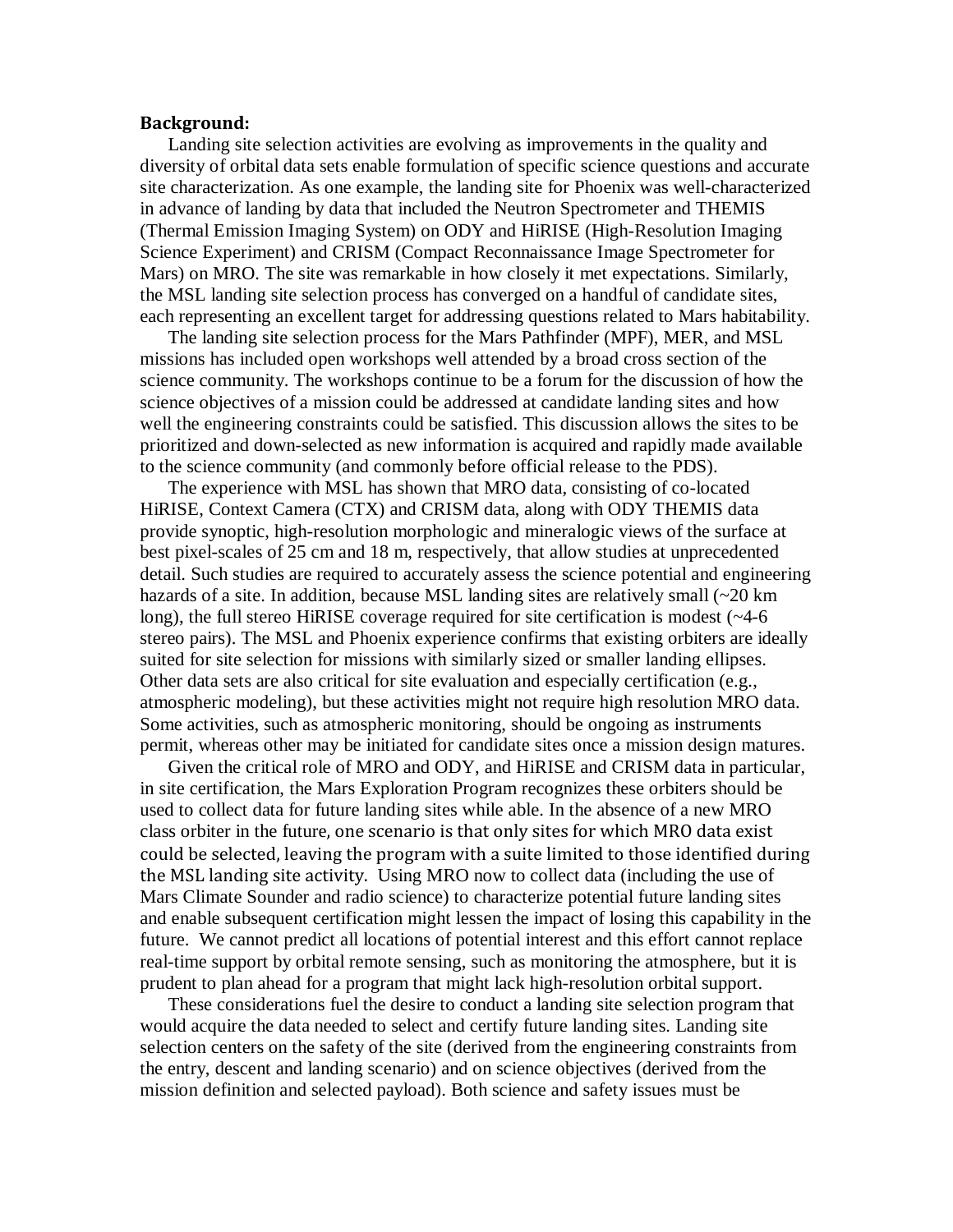constrained in some fashion to enable a selection activity that is more than just an academic exercise.

### Broad Aspects of Future Landing Site Selection

Most engineering constraints for future U.S. Mars landings would likely be generally based on the "sky-crane" design being used for MSL. Using this design, a 10-15 km long landing ellipse for a 2018 MRR or a future SR is anticipated. In addition, owing to the similar landing concept, other engineering constraints would likely be similar to MSL (except perhaps elevation, latitude, and maybe small-scale roughness). A landing ellipse with a 10-15 km long axis only requires 2-4 stereo HiRISE pairs for nearly complete topographic characterization at the meter scale, which would be needed for site certification. As a result, the number of MRO images required to certify a particular landing site is modest and many sites could be characterized with minimal impact to MRO (based on experience imaging candidate MSL sites), provided that a high data rate continues to be supported.

The science objectives of future missions are not fully developed in advance, so it is preferable to leave science objectives open for refinement and cast a wide net for potential future missions. The result should be a process that includes debate of the value of particular science objectives for future missions, including MRR, SR, and network missions, and could contribute to their definition. The goal is to develop a matrix of prioritized landing sites for missions with different objectives. Discussion of candidate sites at open workshops would help prioritize within each type of landed mission.

#### A Process for Soliciting and Prioritizing Sites:

A widely publicized process for identifying future candidate landing sites is anticipated and would solicit sites for a variety of missions. The call for candidate sites and directions for submission of requisite data was made at the MEPAG meeting held in July, 2009, and will be followed by e-mail solicitations using the LPI and MEPAG e-mail distribution lists. Future special sessions are also envisioned at AGU and/or LPSC that would include invited updates on aspects of Mars science deemed critical to some future missions and their potential landing sites. The deadline for submission of the first round of candidate sites to be targeted initially by orbiters will be in the fall of 2009.

In order to streamline submission of candidate sites, web-entries at existing publically accessible websites will be required (e.g., at the USGS and Marsoweb at NASA Ames). Web entries will include abstracts modeled after those used for LPSC, but with a template that will require: a description of the site, associated mission objective, a figure including precise placement of 10 and 15 km long ellipses (and the latitude and longitude of the co-located ellipse centers to assist in targeting), discussion of whether the science objectives for the site could be met within or require traverse outside of the proposed ellipse (referred to as a "go to" site), location of preferred initial imaging and existing images (e.g., HiRISE, MOC, THEMIS), and characteristics relative to several likely engineering constraints (e.g., elevation, slopes, and thermal inertia).

Proposed sites will be sorted, reviewed, and assigned to prioritized categories by a NASA-appointed landing site steering committee and a prioritized list of sites will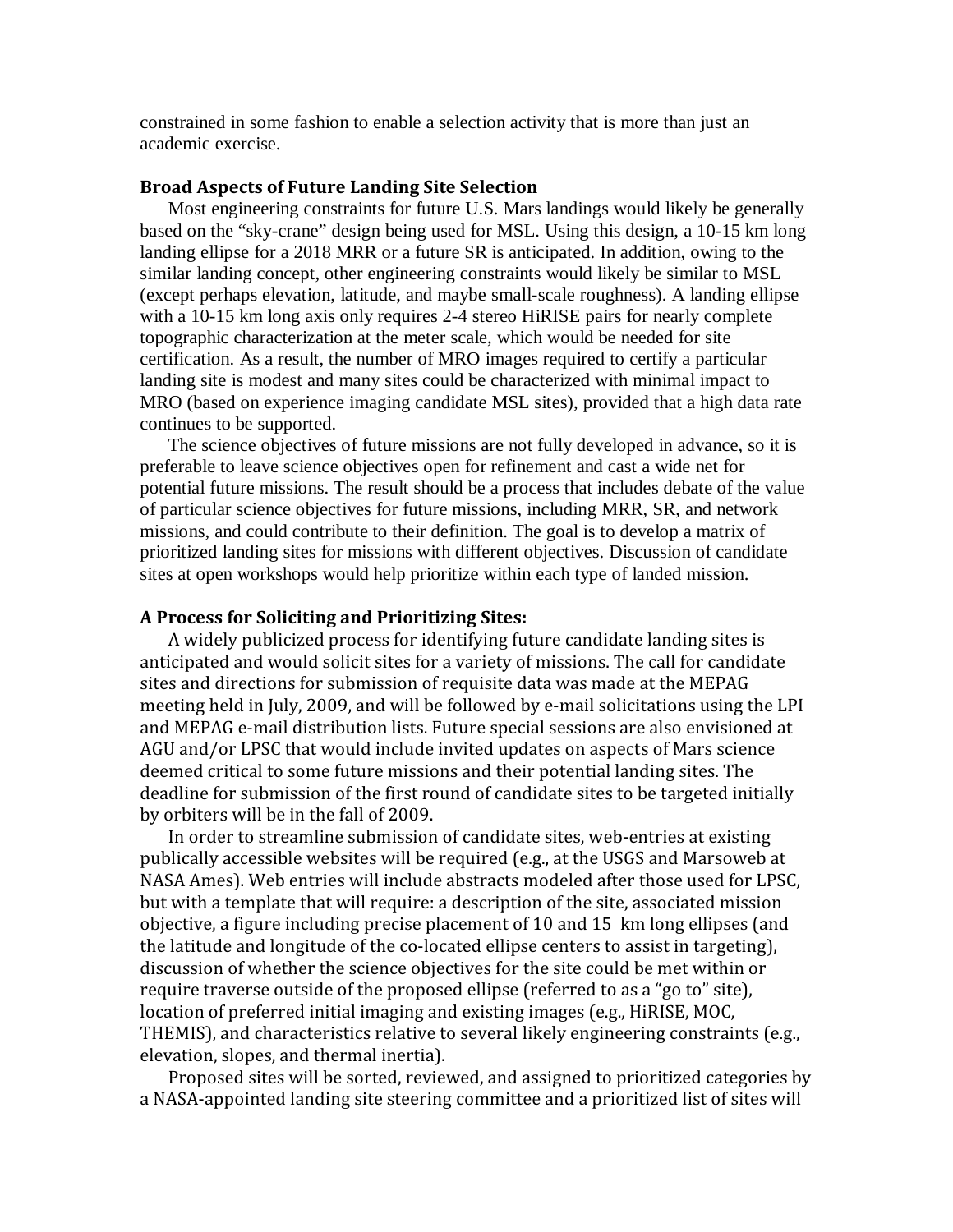be provided to the MRO and ODY instrument teams (and will also be made available to MEx) for use in targeting an initial set of images over the following Earth year.

Once the initial image data have been obtained for each site, a workshop would be held to facilitate discussion of the relative merits and objectives. New candidate sites, some of which might be characterized by pre-existing data, could also be submitted for consideration at the workshop. As has been the case for MER and MSL, votes held at the end of each workshop would determine which sites are deemed of high merit and would move forward for additional imaging and analysis. By requiring presentation and discussion at workshops, each site would be subject to scrutiny by a group with wide expertise. Alternatively, additional data could be obtained for sites not presented at the workshop if they are deemed to have sufficient priority via proposal peer review (see recommendations below).

This process would result in a multi-tiered system, where yearly proposal of new candidate sites is followed by review and targeting of initial images. Simultaneously, a subset of sites proposed earlier and deemed of sufficient merit would undergo additional imaging to provide more comprehensive coverage of the proposed ellipse. Those deemed of highest merit would be targeted for complete coverage.

#### Support from MRO and ODY:

 Involvement of the ODY and MRO instrument teams and Projects are critical in any effort to image candidate landing sites. The images obtained by HiRISE, CTX and CRISM in particular set the new standard for evaluating the science and engineering merits of any proposed site. Hence, the group presented tentative plans at a MRO PSG meeting at the National Air and Space Museum on May 6, 2009.

MRO instrument teams are very supportive of activities geared toward imaging candidate future landing sites. There was agreement that 3-4 targets per two-week imaging cycle (26 cycles per Earth year) is a reasonable burden and would yield 80- 100 images of candidate landing sites per Earth year. The Project would be provided a prioritized list of sites to be used to target the candidate sites over a period of one Earth year. None of the sites would be required targets in any particular planning cycle, but each would be targeted at least once.

Initially, candidate landing sites for MSL were targeted by a single set of MRO images that included data from HiRISE, CRISM, and CTX sharing a common center point. The HiRISE image was designed to be 10 km long by 6 km wide, whereas the CRISM data targeted a 10 km by 10 km area as a Full Resolution Target (FRT, other imaging modes also exist). The encompassing CTX image covered 30 km by 30 km. The expectation of a 10-15 km long landing ellipse for most future NASA missions (e.g., MRR or SR) means a similar set of images would cover a significant fraction of each proposed ellipse. In the case where a proposed target ellipse is outside of the prime science region of interest, the proposer would be responsible for identifying prioritized targets within the ellipse and "go to" science area. As sites move forward in the evaluation process, additional images and supporting data (e.g., from the SHARAD sounding radar on MRO) would be acquired for further characterization.

Experience with MSL site selection activities has shown that many of the candidate sites possess attributes that make them interesting targets for study for reasons beyond the objectives of a candidate mission. It is therefore possible that